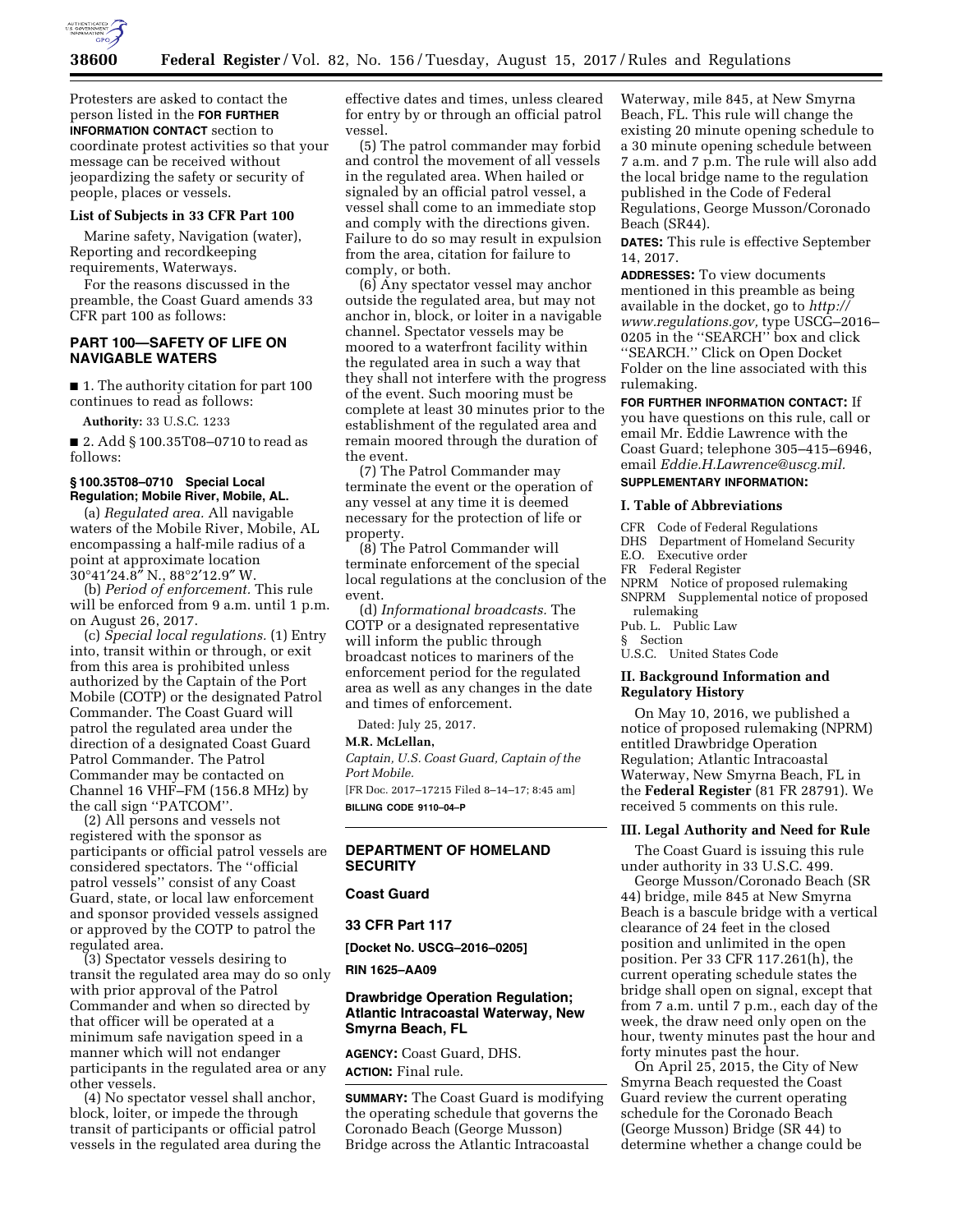made to improve vehicle traffic flow in the area. The bridge owner, Florida Department of Transportation, was also consulted on this issue and it concurred with the recommendation to change the current schedule, from an opening every 20 minutes to an opening every 30 minutes; every day of the week.

This regulatory action determination is based on the limited impact that it will have on vessel traffic on the Atlantic Intracoastal Waterway. This rule changes the opening schedule from three times an hour to two times an hour. The bridge logs show that the Bridge generally only opens twice an hour already because vessel traffic volumes do not require three openings per hour. Therefore, there should be no actual change to the number of bridge openings per hour. Also, vessels that can transit under the bridge without an opening may do so at any time. Emergency vessels and tugs with tows can still request openings at any time.

### **IV. Discussion of Comments, Changes and the Final Rule**

There were five comments received during the comment period. Three commenters were in favor of the proposed rule and two commenters were opposed the proposed changes. These two commenters stated that changing the bridge schedule would not alleviate the City's traffic problems, and might impact vessel traffic during peak transient seasons. The Coast Guard agrees in part that in the majority of cases, a change to a bridge regulation will not solve a traffic problem. However, the purpose of the final rule is to balance the needs of all modes of transportation. As this bridge opens mostly two times an hour rather than the permitted three times an hour now, this will be a minor adjustment for vessel traffic. For these reasons, no changes have been made to the final rule.

#### **V. Regulatory Analyses**

We developed this rule after considering numerous statutes and Executive Orders related to rulemaking. Below, we summarize our analyses based on a number of these statutes and Executive Orders, and we discuss First Amendment rights of protesters.

#### *A. Regulatory Planning and Review*

Executive Orders 12866 and 13563 direct agencies to assess the costs and benefits of available regulatory alternatives and, if regulation is necessary, to select regulatory approaches that maximize net benefits. Executive Order 13771 directs agencies to control regulatory costs through a

budgeting process. This rule has not been designated a ''significant regulatory action,'' under Executive Order 12866. Accordingly, it has not been reviewed by the Office of Management and Budget (OMB) and pursuant to OMB guidance it is exempt from the requirements of Executive Order 13771.

This regulatory action determination is based on the continued ability for vessels to transit the bridge during the twice-an-hour opening schedule. Vessels in distress, Public vessels of the United States and tugs with tows must be passed at any time.

#### *B. Impact on Small Entities*

The Regulatory Flexibility Act of 1980 (RFA), 5 U.S.C. 601–612, as amended, requires Federal agencies to consider the potential impact of regulations on small entities during rulemaking. The term ''small entities'' comprises small businesses, not-for-profit organizations that are independently owned and operated and are not dominant in their fields, and governmental jurisdictions with populations of less than 50,000. The Coast Guard received no comments from the Small Business Administration on this rule. The Coast Guard certifies under 5 U.S.C. 605(b) that this rule will not have a significant economic impact on a substantial number of small entities.

While some owners or operators of vessels intending to transit the bridge may be small entities, for the reasons stated in section V.A above, this final rule would not have a significant economic impact on any vessel owner or operator as there are generally only two openings an hour currently. This regulation changes the schedule from three times an hour to twice an hour.

While some owners or operators of vessels intending to transit the bridge may be small entities, for the reasons stated in section V.A above, this rule will not have a significant economic impact on any vessel owner or operator.

Under section 213(a) of the Small Business Regulatory Enforcement Fairness Act of 1996 (Pub. L. 104–121), we want to assist small entities in understanding this rule. If the rule would affect your small business, organization, or governmental jurisdiction and you have questions concerning its provisions or options for compliance, please contact the person listed in the **FOR FURTHER INFORMATION CONTACT**, above.

Small businesses may send comments on the actions of Federal employees who enforce, or otherwise determine compliance with, Federal regulations to the Small Business and Agriculture

Regulatory Enforcement Ombudsman and the Regional Small Business Regulatory Fairness Boards. The Ombudsman evaluates these actions annually and rates each agency's responsiveness to small business. If you wish to comment on actions by employees of the Coast Guard, call 1– 888–REG–FAIR (1–888–734–3247). The Coast Guard will not retaliate against small entities that question or complain about this rule or any policy or action of the Coast Guard.

### *C. Collection of Information*

This rule calls for no new collection of information under the Paperwork Reduction Act of 1995 (44 U.S.C. 3501– 3520).

# *D. Federalism and Indian Tribal Government*

A rule has implications for federalism under Executive Order 13132, Federalism, if it has a substantial direct effect on the States, on the relationship between the national government and the States, or on the distribution of power and responsibilities among the various levels of government. We have analyzed this rule under that Order and have determined that it is consistent with the fundamental federalism principles and preemption requirements described in Executive Order 13132.

Also, this rule does not have tribal implications under Executive Order 13175, Consultation and Coordination with Indian Tribal Governments, because it does not have a substantial direct effect on one or more Indian tribes, on the relationship between the Federal Government and Indian tribes, or on the distribution of power and responsibilities between the Federal Government and Indian tribes.

#### *E. Unfunded Mandates Reform Act*

The Unfunded Mandates Reform Act of 1995 (2 U.S.C. 1531–1538) requires Federal agencies to assess the effects of their discretionary regulatory actions. In particular, the Act addresses actions that may result in the expenditure by a State, local, or tribal government, in the aggregate, or by the private sector of \$100,000,000 (adjusted for inflation) or more in any one year. Though this rule will not result in such an expenditure, we do discuss the effects of this rule elsewhere in this preamble

#### *F. Environment*

We have analyzed this rule under Department of Homeland Security Management Directive 023–01 and Commandant Instruction M16475.lD, which guides the Coast Guard in complying with the National